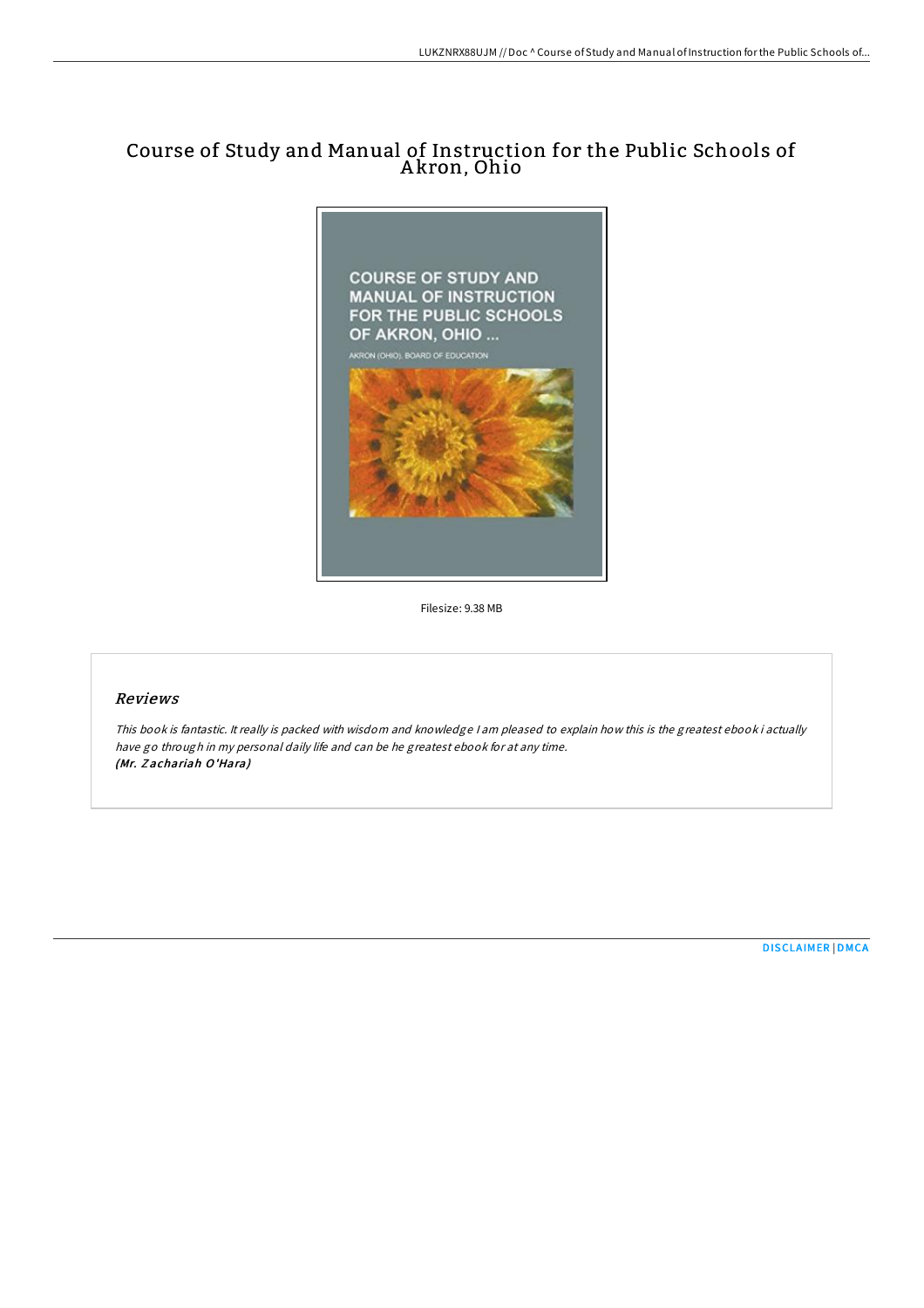## COURSE OF STUDY AND MANUAL OF INSTRUCTION FOR THE PUBLIC SCHOOLS OF AKRON, OHIO



Rarebooksclub.com, United States, 2013. Paperback. Book Condition: New. 246 x 189 mm. Language: English . Brand New Book \*\*\*\*\* Print on Demand \*\*\*\*\*.This historic book may have numerous typos and missing text. Purchasers can usually download a free scanned copy of the original book (without typos) from the publisher. Not indexed. Not illustrated. 1916 edition. Excerpt: .are a part of the course for this grade, and should be studied by every teacher until every thought contained in them is mastered. 1. The purpose of this term s Geography work is to broaden the pupil s knowledge of geographical facts by observation, and to render this knowledge more definite by discussion. Your success will be measured by the disposition of your class to observe natural phenomena about them. 2. Instruction is local and observational, as in the first and second years. 3. The work of previous grades in position, distance, direction, form, and size should be continued, and made to take more definite form as an aid to Georgraphy. 4. Introductory to the study of the natural divisions of land and water, study water as a force, as follows: --(a) Water flowing over the land; (b) Water in the air; (c) Conditions of water; (d) Water flowing through the soil; (e) Uses of water. Frye s Child and Nature, Frye s Elements of Georgraphy, and Tarr and McMurry s Home Geography will be profitable and helpful in this part of your work. 5. Teach forms of geographical representation, using localities that are well known, as schoolroom, schoolyard, street in front of schoolhouse, etc. Note: Molding should be used to represent relief forms; drawing should be used to represent outlines or horizontal forms. 6. Study a good picture of the city and a map of the city, as illustrating geographical representation. 7....

 $\frac{1}{16}$ Read Course of Study and [Manual](http://almighty24.tech/course-of-study-and-manual-of-instruction-for-th.html) of Instruction for the Public Schools of Akron, Ohio Online B Download PDF Course of Study and [Manual](http://almighty24.tech/course-of-study-and-manual-of-instruction-for-th.html) of Instruction for the Public Schools of Akron, Ohio